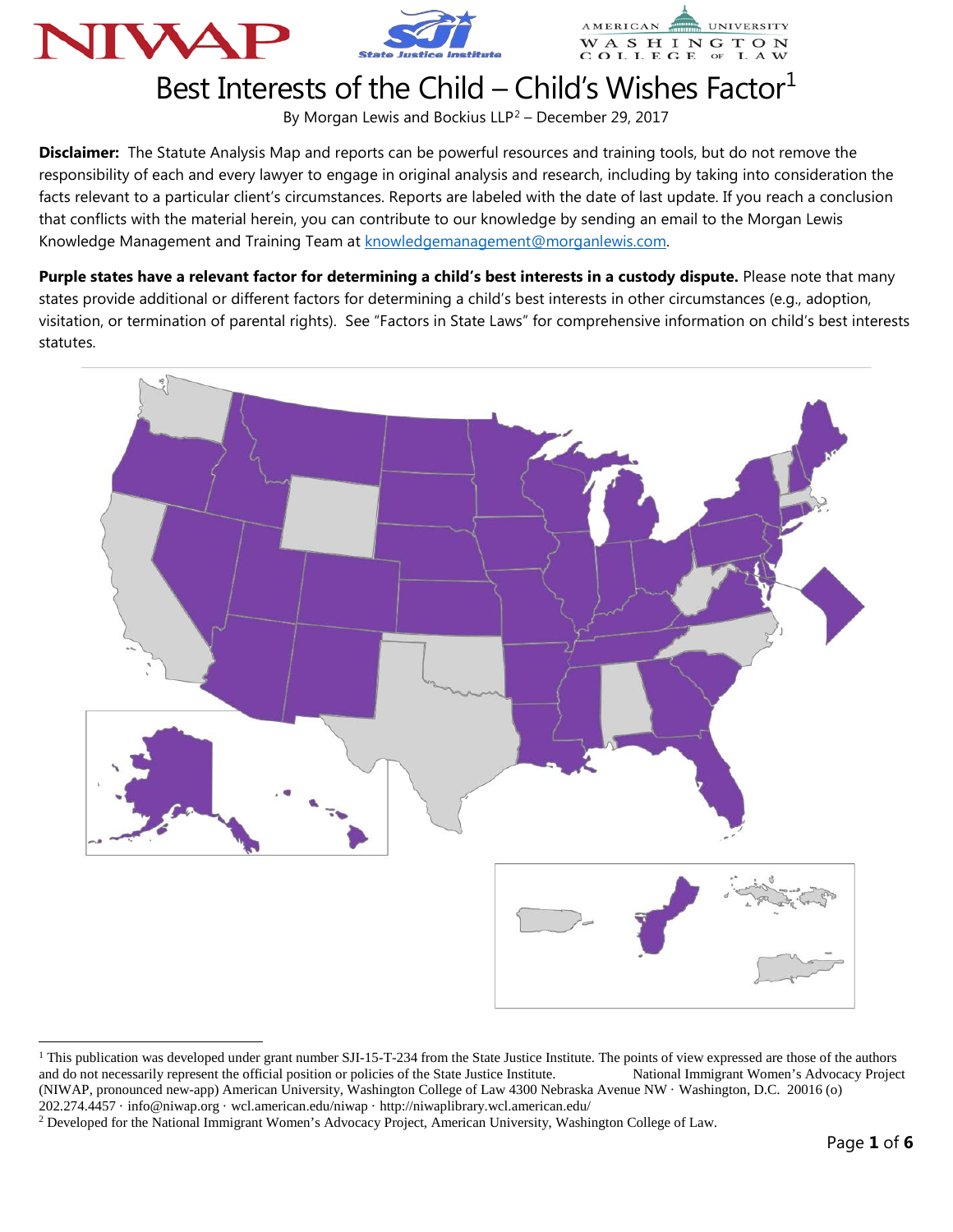





| <b>Jurisdiction</b>  | <b>Governed by</b><br><b>Statute</b> | <b>Factors a court will consider:</b>                                         |
|----------------------|--------------------------------------|-------------------------------------------------------------------------------|
| Alabama              | No                                   | N/A                                                                           |
| Alaska               | Yes                                  | Alaska Stat. § 25.24.150, Alaska Stat. § 25.20.090:                           |
|                      |                                      | preference of child (if of suitable age and capacity)                         |
| American Samoa       | <b>No</b>                            | N/A                                                                           |
| Arizona              | Yes                                  | Ariz. Rev. Stat. Ann. § 25-403:                                               |
|                      |                                      | preference of child (assuming age and capacity)<br>$\bullet$                  |
| Arkansas             | Yes                                  | Ark. Code. Ann. § 9-13-101:                                                   |
|                      |                                      | preference of child if child has reached sufficient age and<br>capacity       |
| California           | No                                   | N/A                                                                           |
| Colorado             | Yes                                  | Colo. Rev. Stat. Ann. § 14-10-124:                                            |
|                      |                                      | preference of child (if reasoned and able to express)                         |
| Connecticut          | Yes                                  | Conn. Gen. Stat. Section 46b-56:                                              |
|                      |                                      | informed preferences of child and relevant information<br>obtained from child |
| Delaware             | Yes                                  | 13 Del. C. § 722:                                                             |
|                      |                                      | wishes of child as to custody and residential arrangements                    |
| District of Columbia | Yes                                  | D. C. Code Section 16-831.08:                                                 |
|                      |                                      | wishes of the child                                                           |
| Florida              | Yes                                  | Fl. St. 61.13(3):                                                             |
|                      |                                      | wishes of child (if reasonable)                                               |
| Georgia              | Yes                                  | $O.C.G.A. 19-9-3 (a) (3):$                                                    |
|                      |                                      | consideration of child's wishes varies depending on age                       |
| Guam                 | Yes                                  | GU ST T. 19, §8404:                                                           |
|                      |                                      | child's wishes (if of sufficient age and capacity to reason)<br>$\bullet$     |
| Hawaii               | Yes                                  | HI. Rev. Statutes Section 571-46:                                             |
|                      |                                      | child's wishes (if of sufficient age and capacity)<br>$\bullet$               |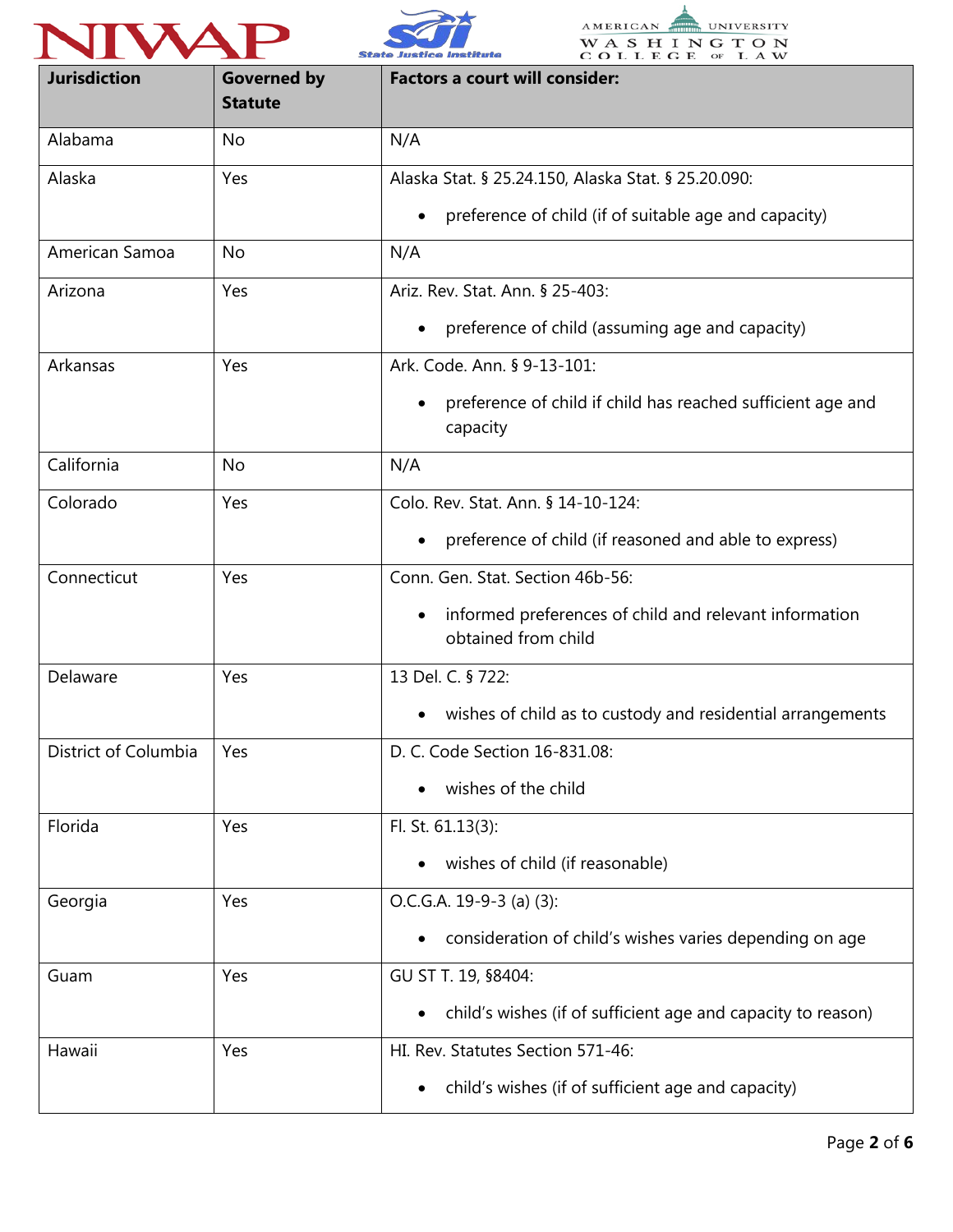





| <b>Jurisdiction</b> | <b>Governed by</b><br><b>Statute</b> | <b>Factors a court will consider:</b>                                                                                                                                                      |
|---------------------|--------------------------------------|--------------------------------------------------------------------------------------------------------------------------------------------------------------------------------------------|
| Idaho               | Yes                                  | ID Statutes 32-717:                                                                                                                                                                        |
|                     |                                      | wishes of child as to his or her custodian<br>$\bullet$                                                                                                                                    |
| Illinois            | Yes                                  | 750 Ill. Comp. Stat. Ann. 5/602.7:                                                                                                                                                         |
|                     |                                      | child's wishes (taking into account the child's maturity and<br>$\bullet$<br>ability to express a reasoned and independent opinion)                                                        |
| Indiana             | Yes                                  | Ind. Code Ann. § 31-14-13-2; 31-14-13-2.5:                                                                                                                                                 |
|                     |                                      | wishes of child, with more consideration given to the child's<br>$\bullet$<br>wishes if the child is at least 14 years old                                                                 |
| Iowa                | Yes                                  | Iowa Code Ann. § 598.41:                                                                                                                                                                   |
|                     |                                      | whether the custody arrangement is in accord with the<br>$\bullet$<br>child's wishes or whether the child has strong opposition,<br>taking into consideration the child's age and maturity |
| Kansas              | Yes                                  | Kan. Stat. Ann. § 23-3203:                                                                                                                                                                 |
|                     |                                      | desires of child                                                                                                                                                                           |
| Kentucky            | Yes                                  | Ky. Rev. Stat. Ann. § 403.270 (2):                                                                                                                                                         |
|                     |                                      | wishes of child as to his custodian                                                                                                                                                        |
| Louisiana           | Yes                                  | La. Civ. Code Ann. art. 134:                                                                                                                                                               |
|                     |                                      | wishes of child, if the court deems the child to be of<br>sufficient age to express a preference                                                                                           |
| Maine               | Yes                                  | ME ST T. 19-A § 1653:                                                                                                                                                                      |
|                     |                                      | preference of child (if of sufficient age and capacity)<br>$\bullet$                                                                                                                       |
| Maryland            | Yes                                  | MD Family § 5-323(d):                                                                                                                                                                      |
|                     |                                      | preference of child (if of sufficient age and capacity)                                                                                                                                    |
| Massachusetts       | No                                   | N/A                                                                                                                                                                                        |
| Michigan            | Yes                                  | MI ST 722.23, Sec. 3:                                                                                                                                                                      |
|                     |                                      | preference of child if court considers child to be of sufficient<br>age                                                                                                                    |
| Minnesota           | Yes                                  | MN ST § 257C.04:                                                                                                                                                                           |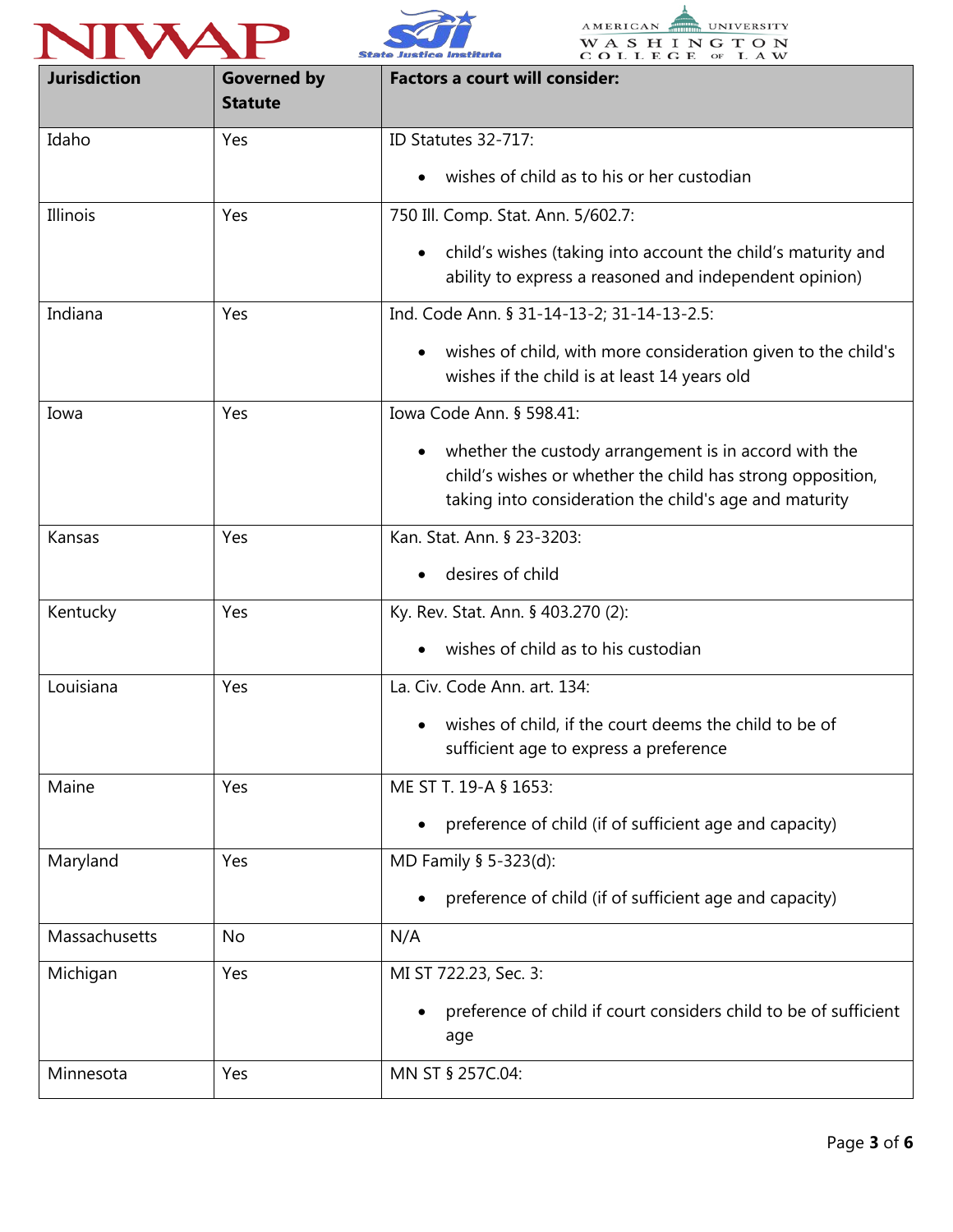





| <b>Jurisdiction</b>         | <b>Governed by</b><br><b>Statute</b> | <b>Factors a court will consider:</b>                                             |
|-----------------------------|--------------------------------------|-----------------------------------------------------------------------------------|
|                             |                                      | preference of child, if the court deems the child to be of<br>sufficient age      |
| Mississippi                 | Yes                                  | Albright v. Albright, 437 So.2d 1003, 1005 (Miss. 1983):                          |
|                             |                                      | preference of child (if of sufficient age and capacity)                           |
| Missouri                    | Yes                                  | Mo. Stat. Ann. § 452.375.2:                                                       |
|                             |                                      | wishes of child                                                                   |
| Montana                     | Yes                                  | Mont. Code Ann.§ 40-4-212(1) (West 2017):                                         |
|                             |                                      | wishes of child                                                                   |
| Nebraska                    | Yes                                  | Neb. Rev. Stat. Ann. § 43-2923:                                                   |
|                             |                                      | wishes of child if of age of comprehension and wishes based<br>on sound reasoning |
| Nevada                      | Yes                                  | Nev. Rev. Stat. Ann. § 125C.0035:                                                 |
|                             |                                      | wishes of child, if child is of sufficient age and capacity<br>$\bullet$          |
| New Hampshire               | Yes                                  | N.H. Rev. Stat. Ann. § 461-A:6:                                                   |
|                             |                                      | preference of child when child is of sufficient age                               |
| New Jersey                  | Yes                                  | N.J.S.A. § 9.2-4:                                                                 |
|                             |                                      | preference of child when of sufficient age                                        |
| New Mexico                  | Yes                                  | N.M. Stat. Ann. § 40-4-9:                                                         |
|                             |                                      | wishes of child                                                                   |
| New York                    | Yes                                  | N.Y. Domestic Relations Law § 240:                                                |
|                             |                                      | wishes of child                                                                   |
| North Carolina              | <b>No</b>                            | N/A                                                                               |
| North Dakota                | Yes                                  | N.D.C.C. § 14-09-06.2:                                                            |
|                             |                                      | preference of mature child                                                        |
| Northern Mariana<br>Islands | <b>No</b>                            | N/A                                                                               |
| Ohio                        | Yes                                  | 31 Ohio Rev. Code Ann. § 3109.4(F):                                               |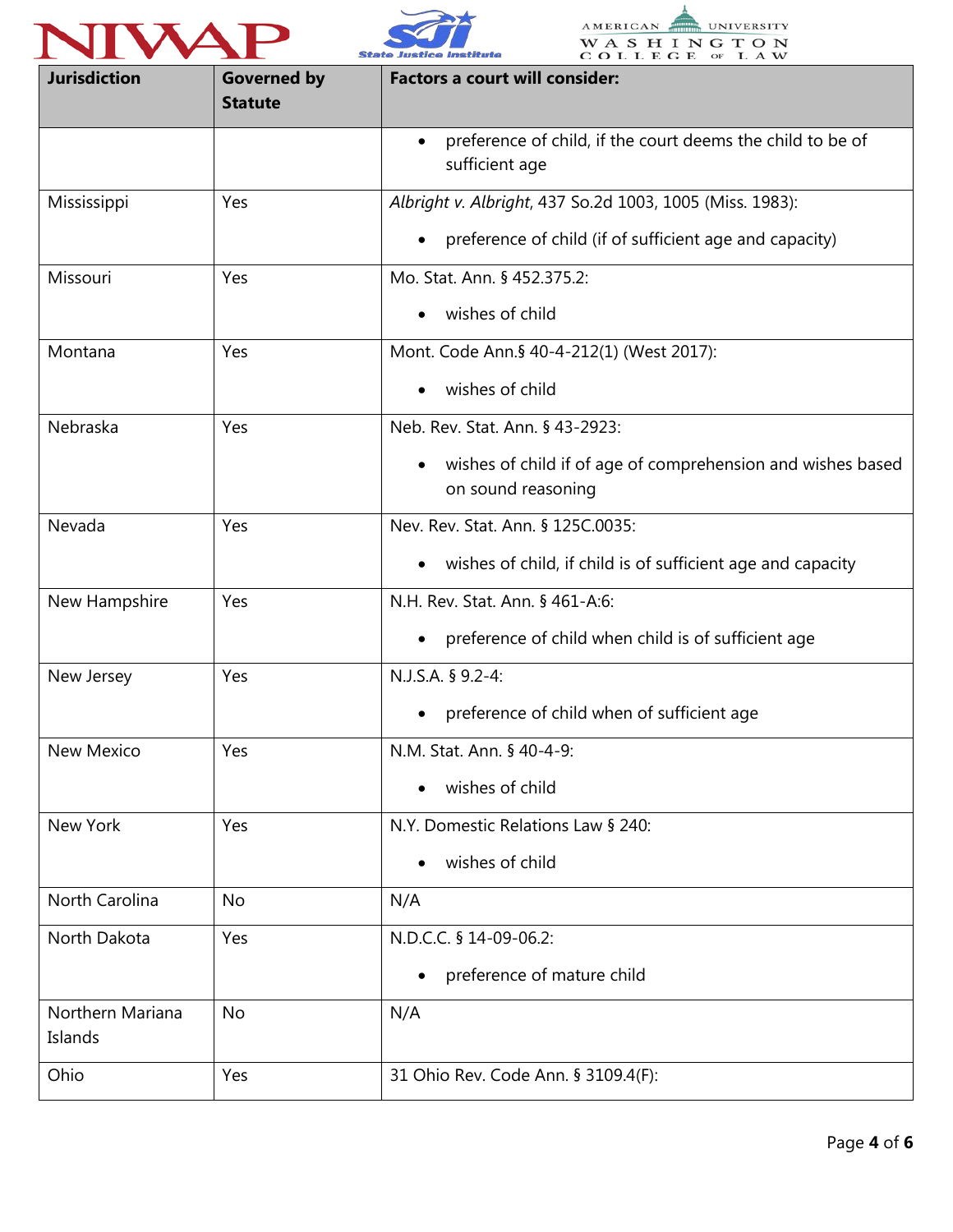





| <b>Jurisdiction</b> | <b>Governed by</b><br><b>Statute</b> | <b>Factors a court will consider:</b>                                                                                                                          |
|---------------------|--------------------------------------|----------------------------------------------------------------------------------------------------------------------------------------------------------------|
|                     |                                      | wishes of child<br>$\bullet$                                                                                                                                   |
| Oklahoma            | No                                   | N/A                                                                                                                                                            |
| Oregon              | No                                   | N/A                                                                                                                                                            |
| Pennsylvania        | Yes                                  | 23 Pa.C.S. § 5328:                                                                                                                                             |
|                     |                                      | well-reasoned preference of child, based on the child's<br>$\bullet$<br>maturity and judgment                                                                  |
| Puerto Rico         | <b>No</b>                            | N/A                                                                                                                                                            |
| Rhode Island        | Yes                                  | Pettinato v. Pettinato, 582 A.2d 909, 913-14 (R.I. 1990):                                                                                                      |
|                     |                                      | the reasonable preference of child, if the court deems the<br>child to be of sufficient intelligence, understanding, and<br>experience to express a preference |
| South Carolina      | Yes                                  | S.C. Code Ann. § 63-15-240(B):                                                                                                                                 |
|                     |                                      | preferences of each child                                                                                                                                      |
| South Dakota        | Yes                                  | Fuerstenberg v. Fuerstenberg, 1999 SD 35, N.W.2d 798, 1999 S.D.<br>Lexis 43 (S.D. 1999):                                                                       |
|                     |                                      | if child is of a sufficient age to form an intelligent<br>$\bullet$<br>preference, the court may consider that preference in<br>deciding custody               |
| Tennessee           | Yes                                  | Tenn. Code Ann. § 36-6-106(a):                                                                                                                                 |
|                     |                                      | reasonable preference of child if 12 years of age or older<br>(the court may hear the preference of a younger child upon<br>request)                           |
| Texas               | No                                   | N/A                                                                                                                                                            |
| U.S. Virgin Islands | <b>No</b>                            | N/A                                                                                                                                                            |
| Utah                | Yes                                  | Utah Code 30-3-10(2):                                                                                                                                          |
|                     |                                      | preference of child                                                                                                                                            |
| Vermont             | No                                   | N/A                                                                                                                                                            |
| Virginia            | Yes                                  | Va. Code Ann. 20.124-3:                                                                                                                                        |